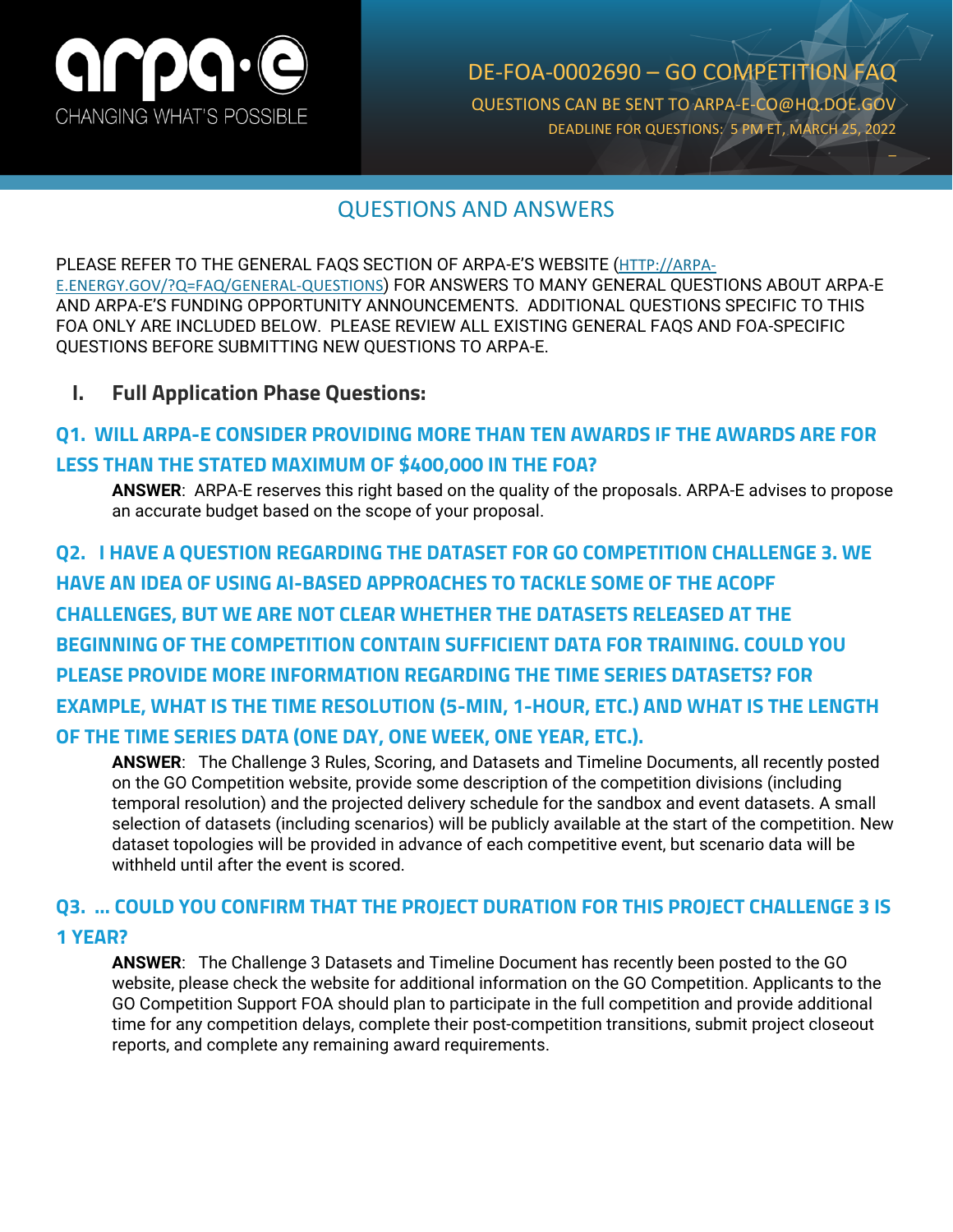#### **Q4. WHAT ARE THE ANTICIPATED START AND END DATES FOR THE SELECTED PROJECTS?**

**ANSWER**: Selections are expected in May 2022. Negotiations will begin after selections and the projects will begin after award. Four competitive events will be conducted approximately three, six, nine, and twelve months into Challenge 3.

**Q5. I HAVE A QUICK QUESTION REGARDING GO CHALLENGE 3: IS THE FUNDING PERIOD FOR ONE YEAR FROM MAY 2022 UNTIL THE FINAL EVENT OF CHALLENGE 3 OR CAN THE FUNDING BE USED TO COVER AN ADDITIONAL YEAR OF RESEARCH AFTER THE FINAL EVENT? ANSWER**: ARPA-E anticipates that the funding period will be one year.

**Q6. I AM ASSISTING A FACULTY MEMBER WITH A PROPOSAL TO THIS OPPORTUNITY AND WE ARE WONDERING WHAT THE PERIOD OF PERFORMANCE IS PLEASE? WE CAN'T SEEM TO FIND THE START DATE OR NUMBER OF MONTHS IN THE FOA.**

**ANSWER**: See questions 4 and 5 above.

**Q7. [REDACTED] PARTICIPATED IN CHALLENGE 2 AND RECEIVED AN AWARD. TECHNICALLY THIS IS A PRIZE RECEIVED BY LBNL TO SUPPORT RESEARCH IN THIS AREA. CAN WE USE THOSE FUNDS AS A COST-SHARE IN OUR ARPA-E CHALLENGE 3 PROPOSAL? ANSWER**: No.

**Q8. I AM INTERESTED IN GO CHALLENGE 3 EVENT. WOULD GPUS BE AVAILABLE FOR THE EVENT? THE WEBPAGE DESCRIPTION SEEMS WRITTEN FOR CHALLENGE 2 AND SAYS ONLY FOR DEMONSTRATION.**

**ANSWER**: No.

**Q9. I HAVE A QUICK QUESTION REGARDING DE-FOA-0002690. IF A UNIVERSITY IN THE US LEADS THE PROPOSAL, WOULD THE MINIMUM REQUIRED COST SHARING BE 5% OR 20%? ANSWER**: See Section B. Cost Sharing of the FOA.

**Q10. I AM A POSTDOCTORAL ASSOCIATE WORKING AT [REDACTED] ON A VISA (BRITISH CITIZEN). I WAS THE PRIMARY DEVELOPER ON A WINNING TEAM IN THE ARPA-E GO COMPETITION, CHALLENGE 2.**

 **MY INTERPRETATION OF THE FUNDING RULES IS THAT I CAN APPLY AS A CO-PI ON THIS FUNDING CALL AS THE MONEY WOULD GO TO CU BOULDER, COULD YOU PLEASE CONFIRM THAT THIS IS CORRECT?**

**ANSWER**: See Section III.A Eligible Applicants of the FOA.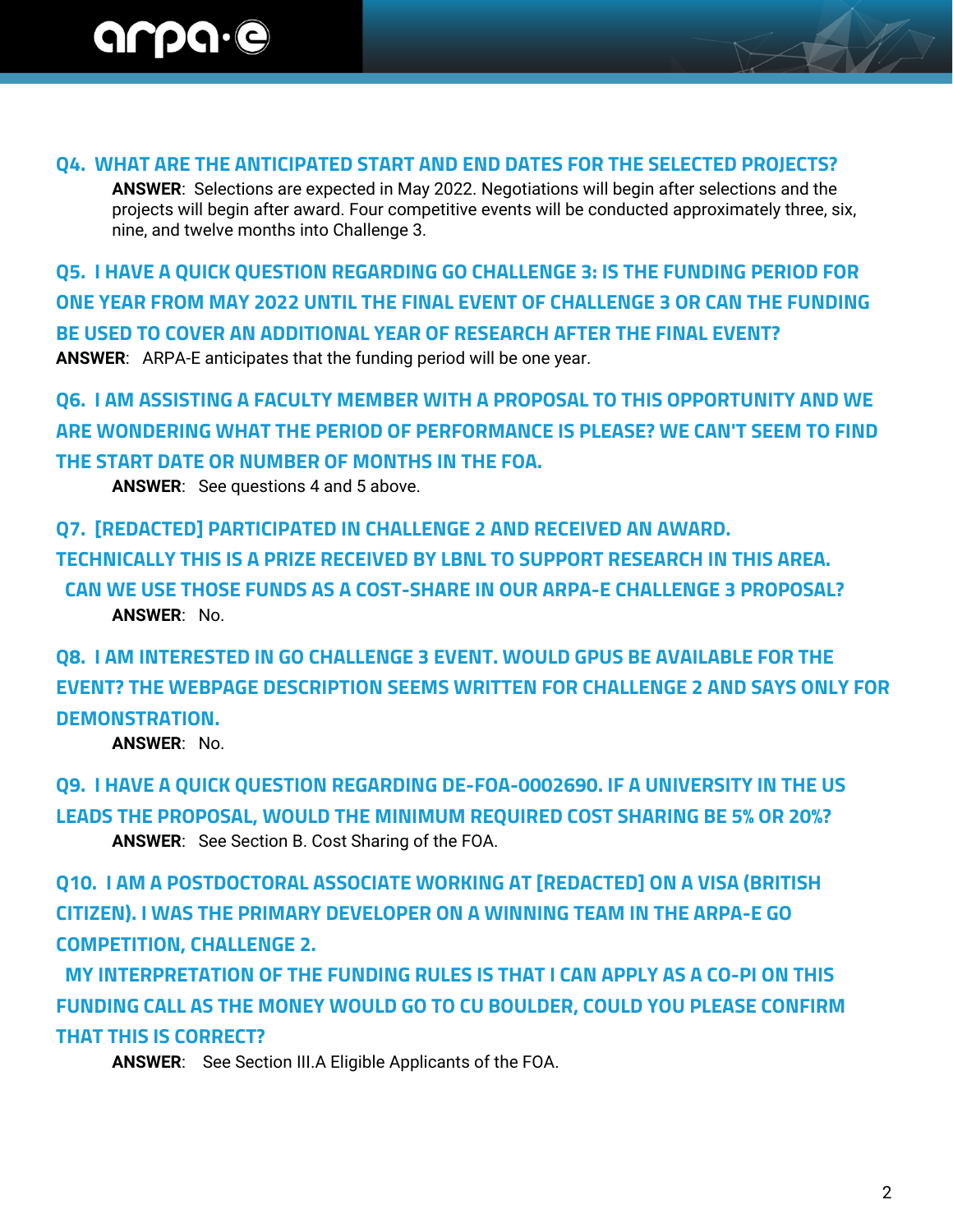## **Q11. I HAVE A QUESTION. WHAT IS THE DEFINITION OF "SMALL BUSINESS", THE TERM USED FOR COST SHARE? THE FOA INDICATES SECTION IX FOR THE DEFINITION, BUT IT IS NOT DEFINED IN THE SECTION.**

**ANSWER**: The Small Business Administration (SBA) determines the "definition" of what a small business is. This definition is referenced as "size standards" and can be found in Title 13 of the Code of Federal Regulations (CFR), Part 121.

www.ecfr.gov/current/title-13/chapter-I/part-121

**Q12. HOPE THIS EMAIL FINDS YOU WELL. WOULD IT BE POSSIBLE TO EXTEND THE DEADLINE FOR THE FUNDING OPPORTUNITY NO. DE-FOA-0002690, SUPPORT GRANTS FOR PARTICIPATION IN ARPA-E GRID OPTIMIZATION (GO) COMPETITION CHALLENGE 3? SOME OF THE DOCUMENTS ABOUT THE COMPETITION WAS JUST PUBLISHED RECENTLY. FOR INSTANCE, SCORING, TIMELINE, AND RULES WERE PUBLISHED ON MARCH 8 (HTTPS://GOCOMPETITION.ENERGY.GOV/CHALLENGES/CHALLENGE-3/RULES). WE DO APPRECIATE, IF YOU COULD EXTEND THE DEADLINE, SO WE CAN PREPARE THE FULL PROPOSAL** 

**AND ADDRESS ALL THE ASPECTS IN A TIMELY MANNER.** 

**RULES | GRID OPTIMIZATION COMPETITION**

**DOWNLOAD THE OFFICIAL RULES DOCUMENT PDF FOR THE GO COMPETITION CHALLENGE 3 UPDATED MARCH 8, 2022.**

**GOCOMPETITION.ENERGY.GOV**

**ANSWER**: No.